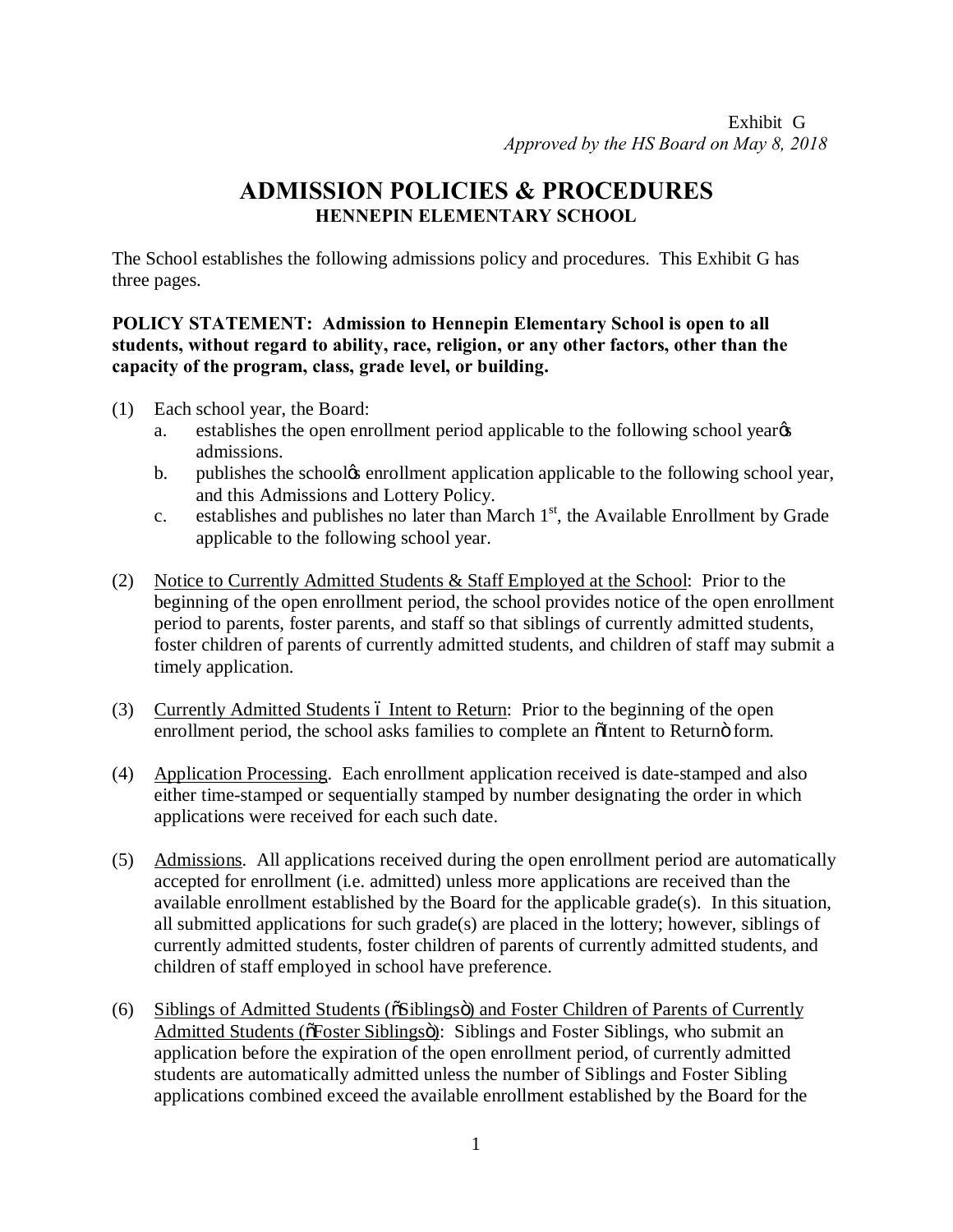applicable grade(s). If the number of Sibling and Foster Siblings combined applications exceeds available enrollment in any grade, a combined Sibling and Foster Sibling lottery is held for each such grade. Siblings and Foster Siblings are admitted to the school in the order in which they are drawn in the lottery. If all available enrollment in a grade is filled by Siblings and/or Foster Siblings, the Sibling and Foster Sibling lottery continues and establishes the Sibling and Foster Sibling waiting list, which has preference over both the staff-children waiting list and the general waiting list.

- (7) Children of Staff Employed at Hennepin Elementary School: Children of staff employed at the school who submit an application before the expiration of the open enrollment period, are automatically admitted provided that all Siblings and Foster Siblings (of already admitted students) who submitted a timely application are admitted, and provided there is available enrollment as determined by the Board for the applicable grade(s). If the number of children of staff exceeds the available enrollment established by the Board for any grade (and after all Siblings and Foster Siblings (of admitted students) who submitted a timely application are admitted), a staff-children lottery is held. Children of staff are admitted to the school in the order in which they are drawn in the lottery. If all available enrollment in a grade is filled by children of staff, the staff-children lottery continues to establish the staff-children waiting list for each such grade.
- (8) General Lottery: If the number of applications received during the open enrollment period exceeds available enrollment established by the Board for any grade (and after Siblings and Foster Siblings (of admitted students) who submitted timely applications are already admitted or establish a Sibling and Foster Sibling waiting list, and after all children of staff employed at the school who submitted a timely application are already admitted or establish a staff-children waiting list), the school conducts a general lottery. All applications for each such grade(s) (excluding applications from siblings of already admitted students and excluding applications from children of staff employed at the school) received before the expiration of the open enrollment period are included in the general lottery. Students are admitted to the school in the order in which they are drawn in the lottery, as long as there is available enrollment as determined by the Board for the applicable grade(s). If all available enrollment in any grade is filled, the lottery continues and establishes the general waiting list for each such grade in the order drawn, until all applications are drawn. If a student is admitted through the general lottery and that student has one or more siblings in other grades also subject to a lottery, those siblings are automatically admitted as long as available enrollment as determined by the Board remains in the applicable grade(s).
- (9) Applications received after the open enrollment period expires are automatically admitted as long as there is available enrollment as established by the Board in the applicable grade, in the order received. If, or once, there is no available enrollment in any grade, applications are added to the applicable waiting list for each such grade, in the order received.
- (10) The School conducts all lotteries through a method of random selection.